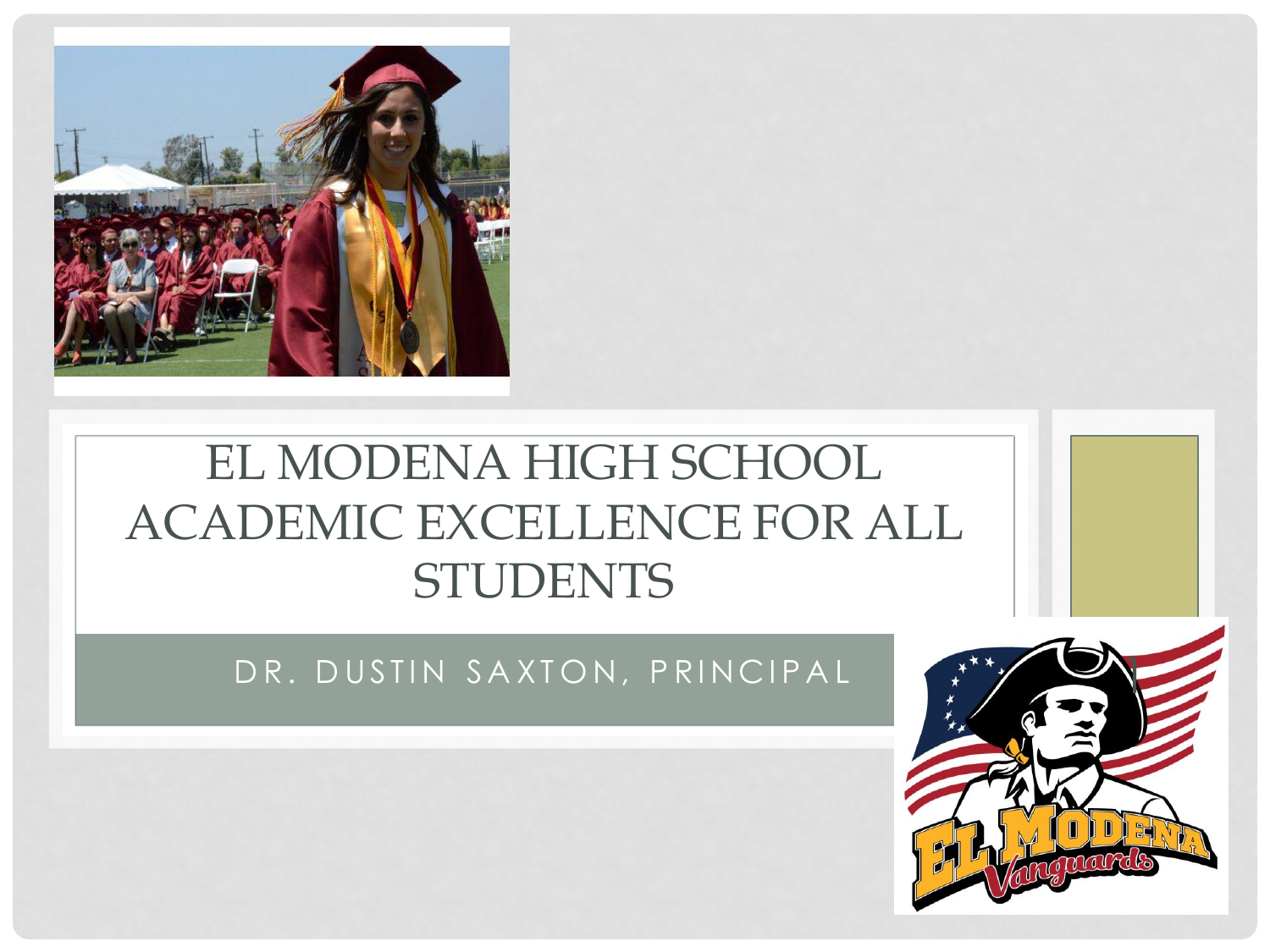# WHAT IS A 4X4 SCHEDULE?

#### **Traditional Bell Schedule**

- Period One 8:08-9:04
- Period Two 9:10-10:06
- Nutrition
- Period Three 10:22-11:18
- Period Four 11:24-12:26
- Lunch
- Period Five 1:02-1:58
- Period Six 2:04-3:00

- - -

#### **4 X 4 Bell Schedule**

- Period One 8:00-9:30
- Nutrition
- Period Two 9:46-11:16
- Lunch
- Period Three 11:52-1:22
- Period Four 1:28-2:58
- -
	-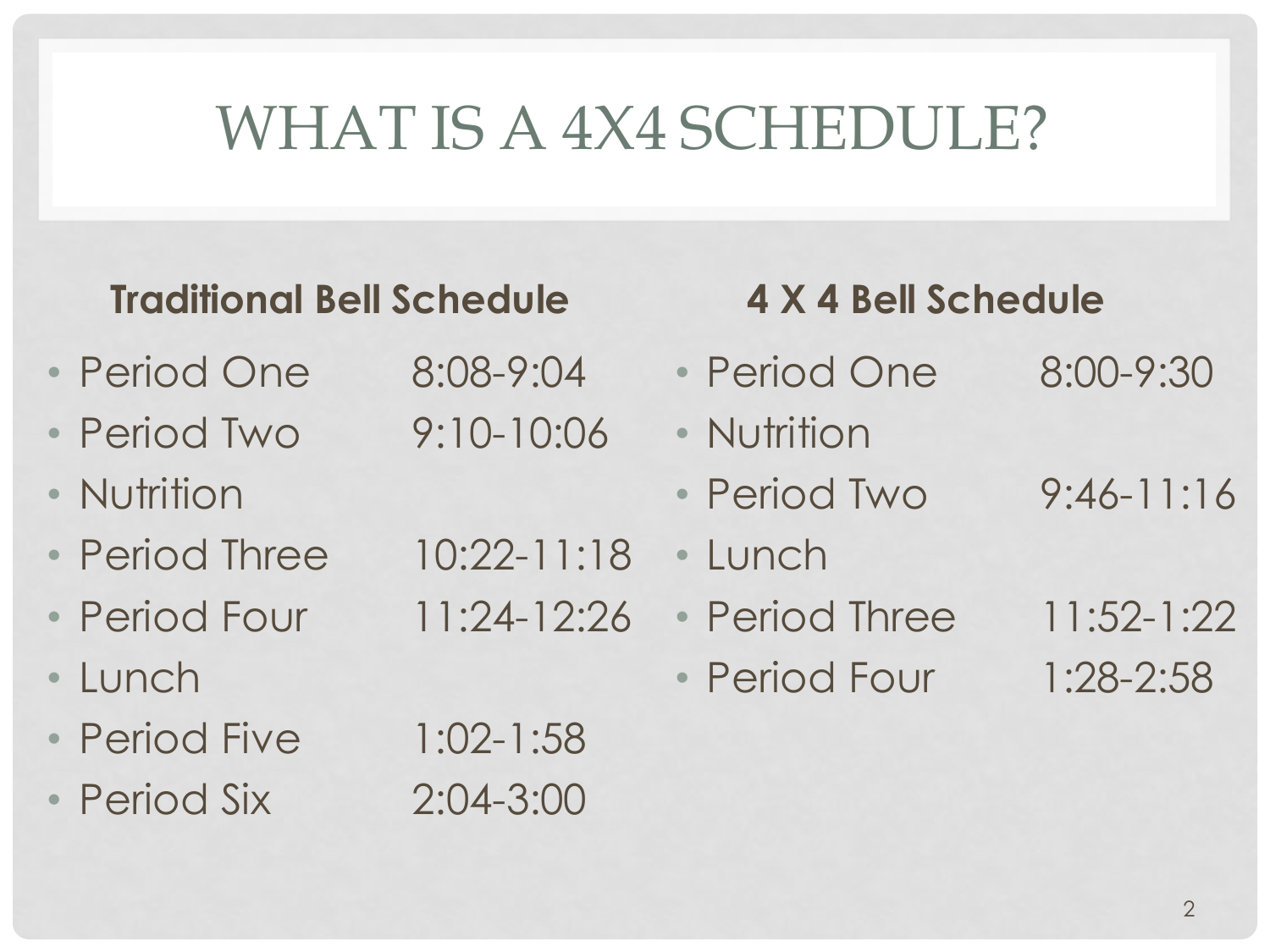### WHAT IS A 4 X 4 SCHEDULE?

#### Example

| <b>Semester One</b> | <b>Semester Two</b> |
|---------------------|---------------------|
| English 9           | Biology             |
| PF.                 | Math 1              |
| Elective            | Elective            |
| Elective            | Elective            |

- Students have four periods per day, 90 minutes each
- Students earn 10 credits per class per semester instead of 5
- Students earn 40 credits per semester instead of 30
- **•** Teachers teach three periods and have one period of prep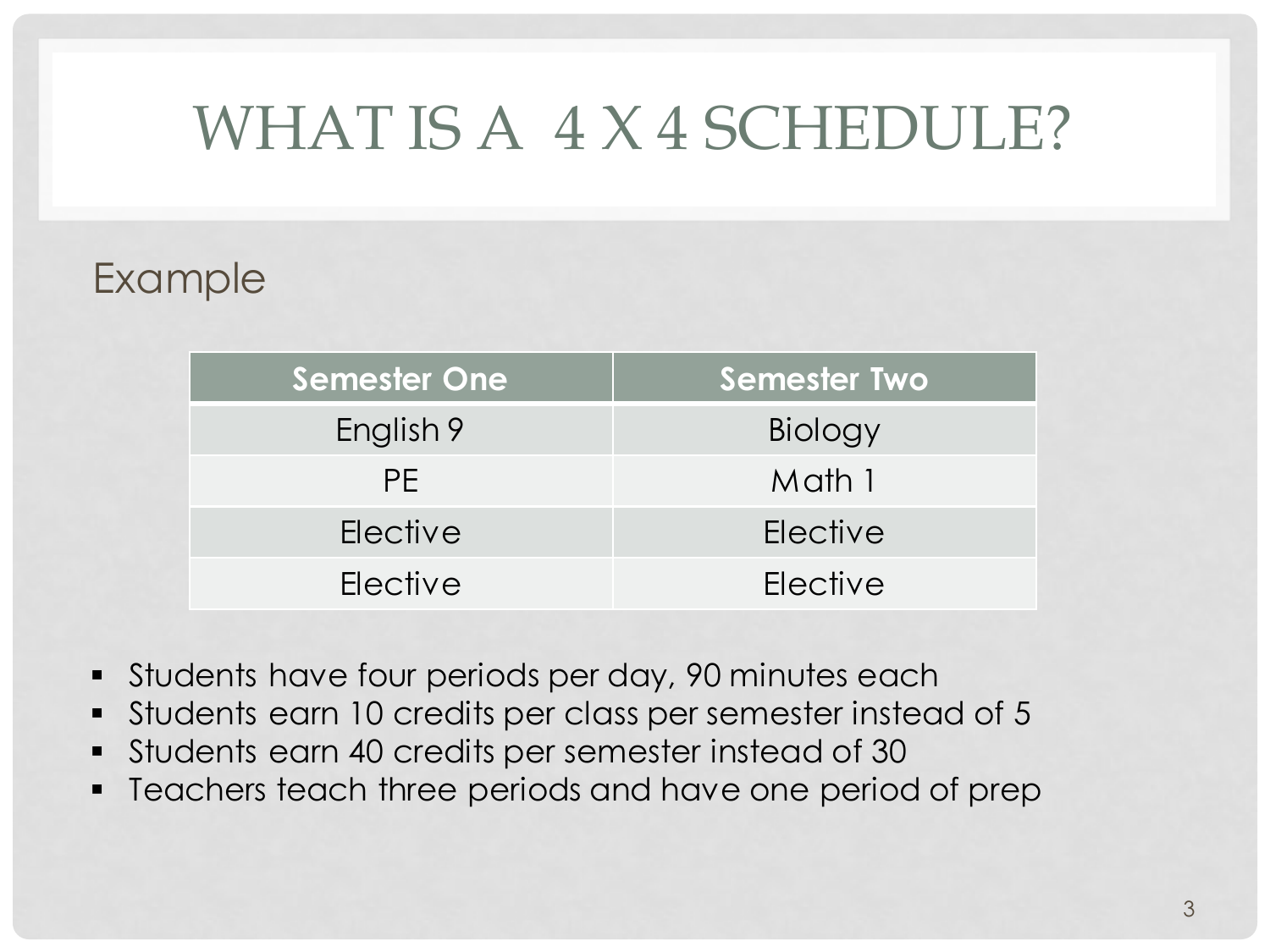#### WHY A 4X4?

Research emphasized the need for students to have flexible scheduling to accommodate the demands of 21st century academic plans:

- Increase access to UC/CSU and CTE courses.
- Increase access to Advanced Placement Courses.
- Provide remediation
- Provide a lower teacher/student ratio
- Increase relationships and connectedness
- Response to LCAP survey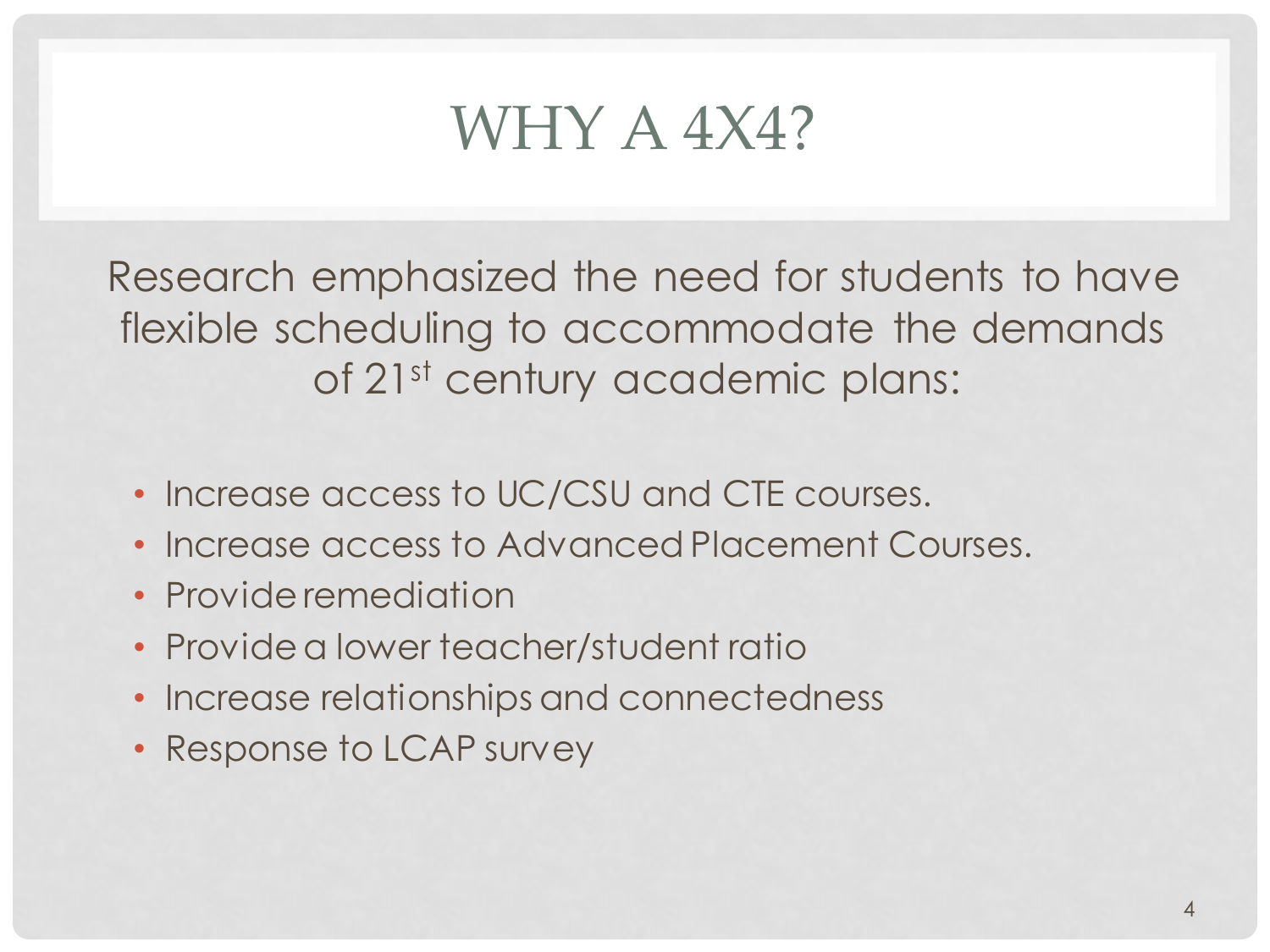# HOW DID EL MODENA GET HERE?

- Researched best-practices
- Met with PTA, ELAC and SSC
- Presented to the Instructional Leadership Team (ILT)
- Met with departments
- Field trips to 4x4 schools:
	- Newberry Park High School (Oxnard)
	- Irvine High School (IUSD)
	- Arleta High School (LAUSD)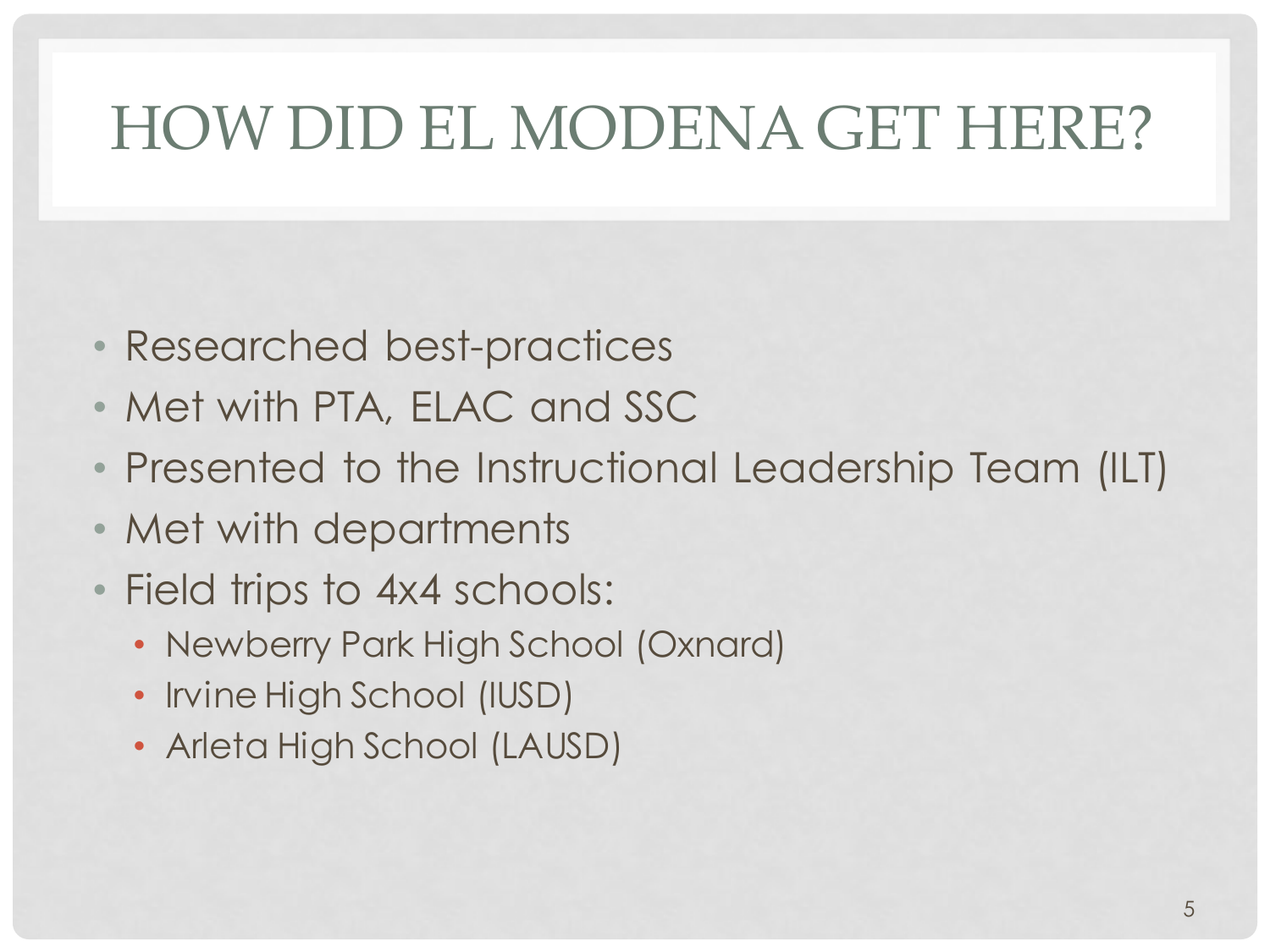### FEEDBACK FROM 4X4 SCHOOLS

#### • Challenges

- Midyear student transfers
- Clear communication to stakeholders
- Professional development

#### • Gains

- Increased college and career readiness indicators
	- Grades, attendance, behavior, UC/CSU eligibility
- Increased course access for all student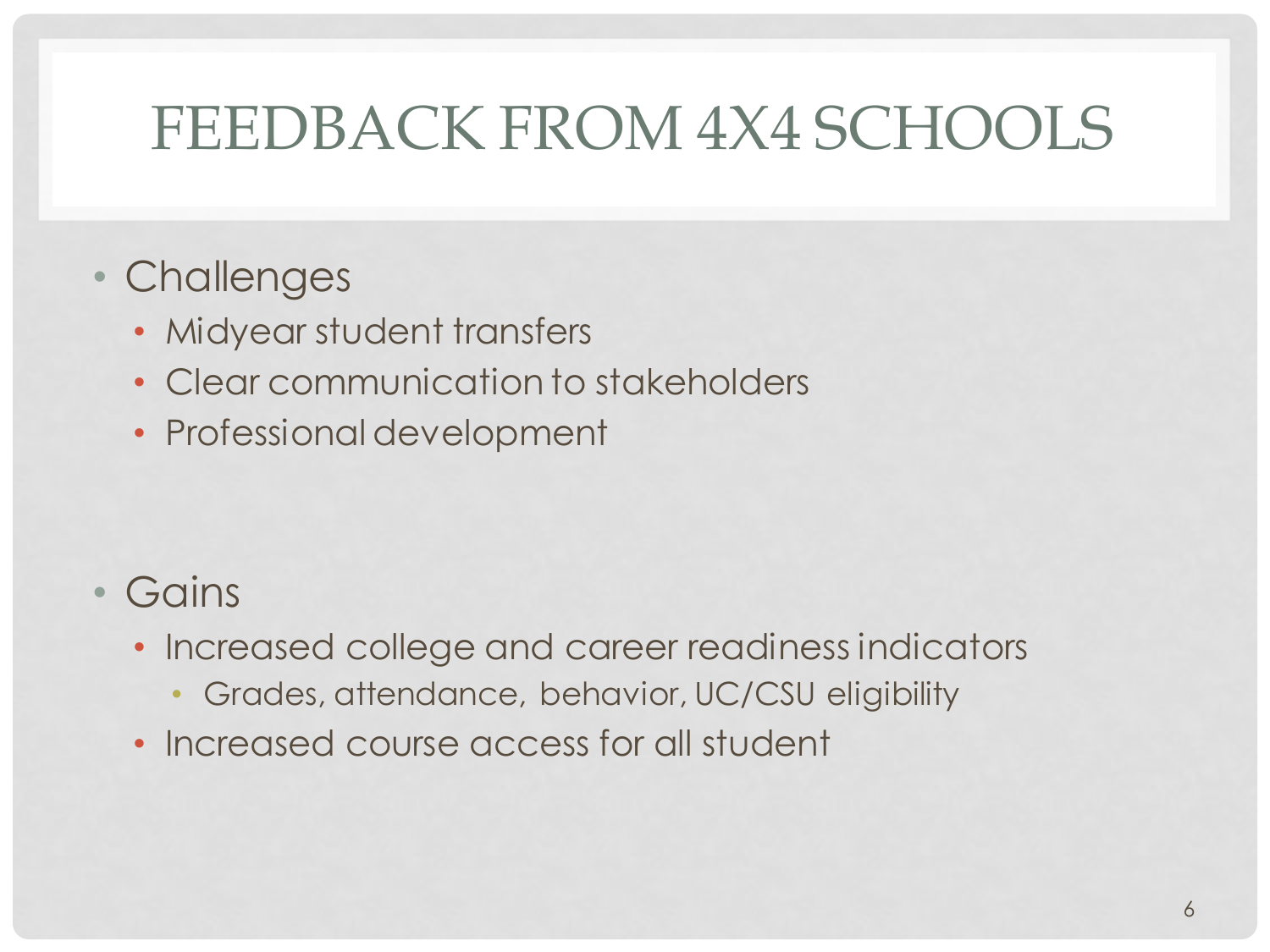#### IMPLEMENTATION PLAN

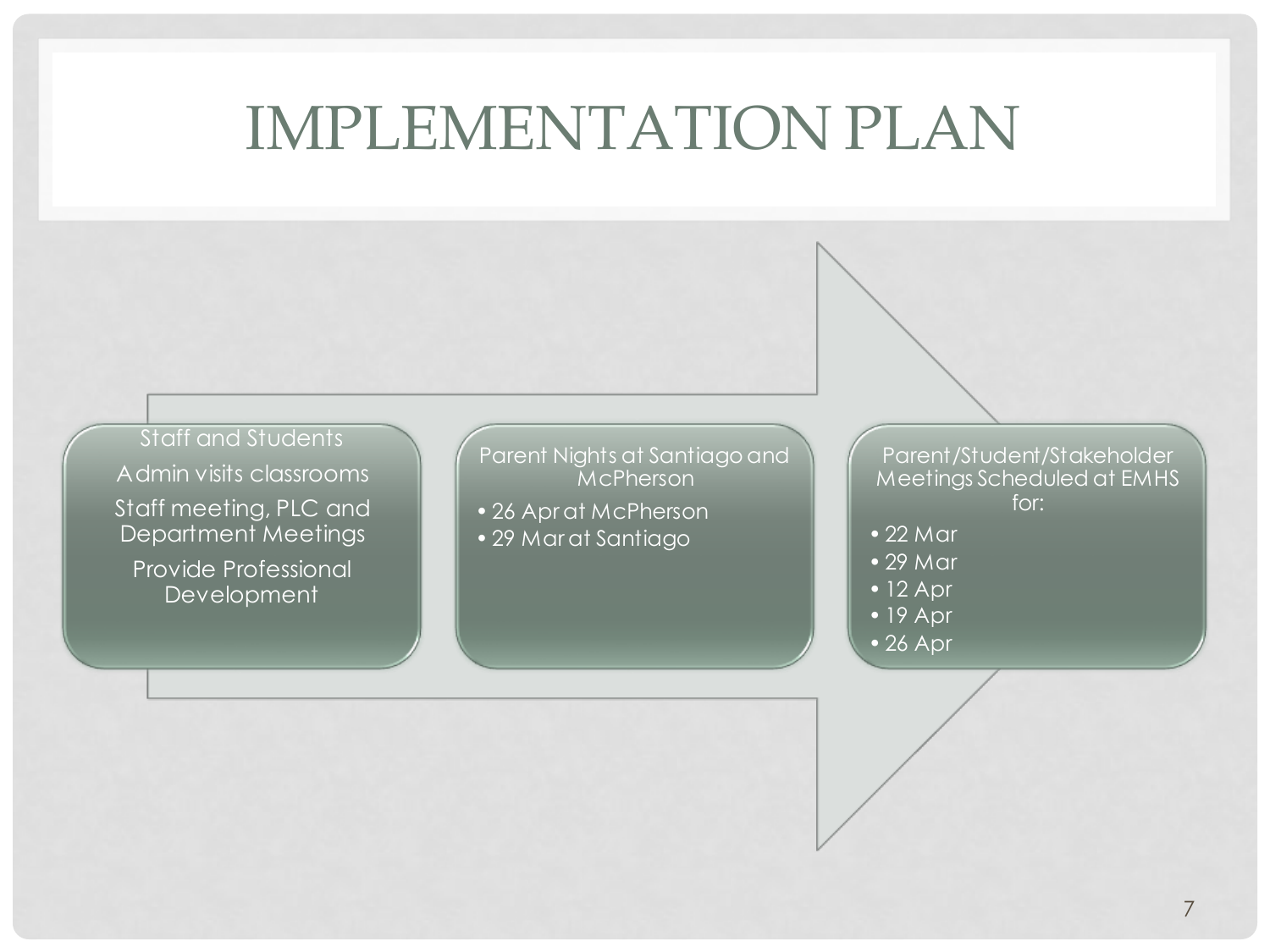### EVALUATION OF THE PROGRAM



# Remediation-Behavior-Attendance